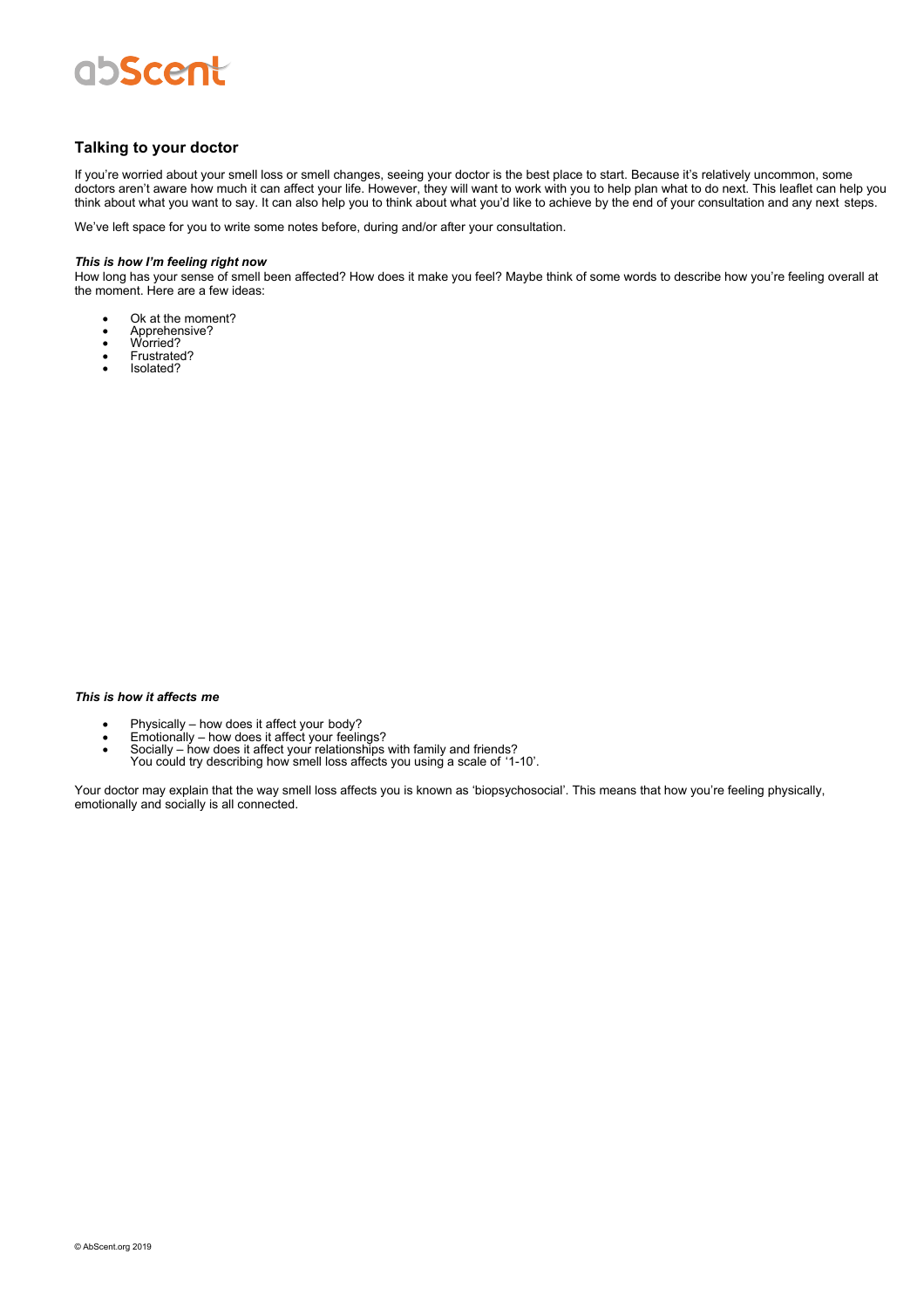

#### *My ideas/thoughts*

What would you like to get out of this consultation?

- Do you want some help right away, or would you prefer to wait longer and see if it gets better by itself? Can you think of some ways your doctor might be able to help? Is there any medication that might work?
- 
- 
- Do you feel you've waited long enough already and now want a second opinion from a specialist?
- Can your doctor suggest someone who can do this?
- Have you read anything you'd like to share with your doctor?
- You could refer them to this website link either while you are having your consultation, or for them to follow up.

#### *My concerns – I'm worried about…*

- Tell your doctor about your main worries. How is it affecting your life in general? What's changed?
- 
- How has it affected your weight?<br>• Are you worried about its effect on others? Family? Friends? Relationships?
- Who are you most worried about?
- Does it affect your work, as well as home life?<br>• Does it affect your ability to socialise? How do you find going out or eating out?
-